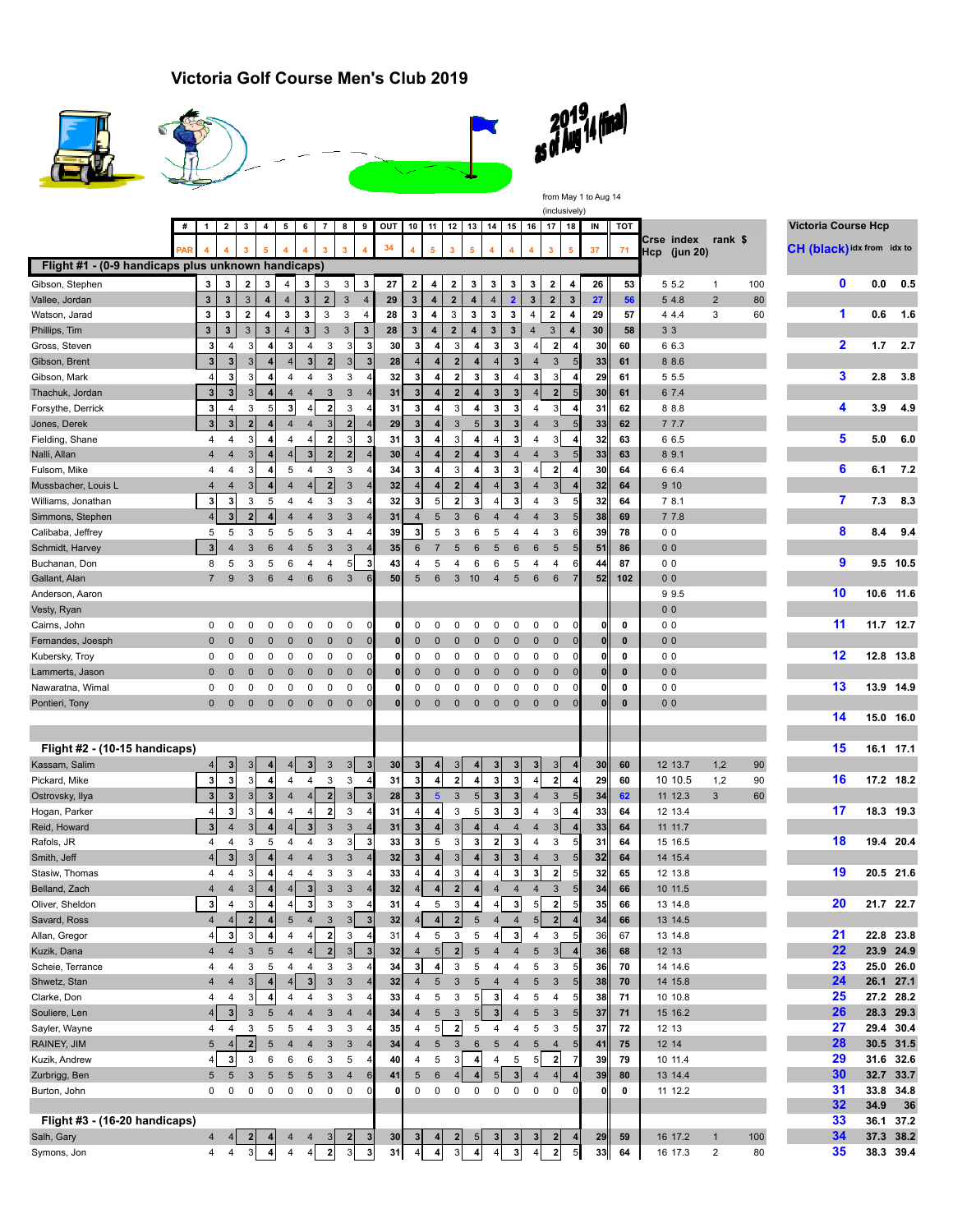|                                  | #                       | $1 \mid 2 \mid$         | 3 <sup>1</sup>          |                 | $4 \mid 5 \mid 6$ |                         |                           | 789                              | OUT |                         |                         |                         |                         | 10   11   12   13   14   15 |                         |                     | $16$ 17 18                        | IN | TOT |                    |            |    | <b>Victoria Course Hcp</b> |    |           |  |
|----------------------------------|-------------------------|-------------------------|-------------------------|-----------------|-------------------|-------------------------|---------------------------|----------------------------------|-----|-------------------------|-------------------------|-------------------------|-------------------------|-----------------------------|-------------------------|---------------------|-----------------------------------|----|-----|--------------------|------------|----|----------------------------|----|-----------|--|
| Oberg, Tim                       | $\overline{4}$          | $\overline{\mathbf{4}}$ | $\overline{2}$          |                 | 4                 | $\overline{4}$          | $\mathbf{3}$              | $\mathbf{3}$                     | 32  | $\overline{4}$          | $\overline{4}$          | 3                       |                         | 3 <sup>1</sup>              | 3                       |                     | 2<br>6                            | 33 | 65  | 17 18.3            | $\sqrt{3}$ | 60 |                            | 36 | 39.5 40.4 |  |
| O'Donnell, Gerry                 | 4                       | 4                       | 3                       | 5               | 4                 | $\overline{4}$          | $\boldsymbol{2}$          | 3                                | 33  | $\mathbf{3}$            | 5                       | $\overline{\mathbf{2}}$ | 4                       |                             | $\overline{\mathbf{2}}$ | 4                   | 3<br>6                            | 33 | 66  | 20 22.6            |            |    |                            |    |           |  |
| Mah, Eddie                       |                         | 3                       | 3                       |                 | 4                 | $\overline{4}$          | $\ensuremath{\mathsf{3}}$ | 3<br>$\overline{\mathbf{3}}$     | 31  | $\overline{4}$          | $\vert$                 | $\overline{\mathbf{2}}$ | 5                       | 4 <sup>1</sup>              | 3                       | 5                   | 3<br>6                            | 36 | 67  | 17 18.6            |            |    |                            |    |           |  |
| Morugama, Nalaka                 | 3                       | $\overline{4}$          | 3                       | 4               | 4                 | $\sqrt{5}$              | 3                         | 4<br>$\overline{4}$              | 34  | $\overline{4}$          | 5                       | 3                       | 5                       | 3                           | $\overline{\mathbf{2}}$ | 3                   | 3<br>5                            | 33 | 67  | 20 22.3            |            |    |                            |    |           |  |
| Pastor, Greg                     | 4 <sup>1</sup>          | 3 <sup>1</sup>          | 3                       |                 | $\overline{4}$    | $\overline{\mathbf{3}}$ | 3                         | 3 <br>$\mathbf{3}$               | 30  | $\overline{4}$          | 5                       | $\sqrt{3}$              | 5                       | $\overline{4}$              | 4                       | $\sqrt{5}$          | 3 <sup>1</sup>                    | 37 | 67  | 18 20.3            |            |    |                            |    |           |  |
| James, Rick                      |                         | $\mathbf{3}$            | 3                       | 5               | 4                 | 4                       | 3                         | 3<br>$\overline{4}$              | 33  | 4                       | 5                       | 3                       | 5 <sup>5</sup>          | 3                           | $\overline{4}$          | $\overline{4}$      | $\mathbf{2}$<br>5                 | 35 | 68  | 17 18.7            |            |    |                            |    |           |  |
| Lavorato, Joe                    | 4 <sup>1</sup>          | $\mathbf{3}$            | 3                       | 5               | $\sqrt{5}$        | $\overline{4}$          | 2                         | $\sqrt{3}$                       | 33  | $\overline{4}$          | 5 <sup>1</sup>          | $\overline{2}$          | 5                       | 4 <sup>1</sup>              | $\overline{\mathbf{3}}$ | $\overline{4}$      | 3<br>5                            | 35 | 68  | 16 17.8            |            |    |                            |    |           |  |
| Leong, Peter                     | 4                       | 4                       | 3                       | 5 <sub>l</sub>  | 3                 | 4                       | 3                         | 3                                | 33  | $\mathbf{3}$            | 5                       | 1                       | 5                       | 4                           | 4                       | 5                   | 3<br>5                            | 35 | 68  | 19 21              |            |    |                            |    |           |  |
| Tasovac, Milan                   |                         | 3 <sup>1</sup>          | 3                       | 5               | $\overline{4}$    | $\overline{4}$          | 3                         | $\mathbf{3}$                     | 33  | $\overline{4}$          | $\vert$                 | $\sqrt{3}$              | $\overline{4}$          | 4 <sup>1</sup>              | $\mathbf{3}$            | $\overline{4}$      | 3<br>6                            | 35 | 68  | 20 22.7            |            |    |                            |    |           |  |
| Grayston, Alan                   | 4                       | 4                       | 3                       | 4               | 4                 | 5                       | 3                         | 3                                | 34  | 4                       | 4                       | 3                       | 5                       | $\vert$                     | $\overline{\mathbf{3}}$ | 5                   | $\overline{\mathbf{2}}$<br>5      | 35 | 69  | 17 18.9            |            |    |                            |    |           |  |
| Catagas, Howard                  | 3 <sup>1</sup>          | $\vert 4 \vert$         | $\overline{\mathbf{2}}$ | 5               | $\sqrt{5}$        | $\overline{4}$          | 3                         | 3                                | 33  | $\overline{4}$          | $\sqrt{5}$              | $\mathbf{3}$            | $6\phantom{1}6$         | 3 <sup>1</sup>              | $\overline{4}$          | $\overline{4}$      | 3<br>5                            | 37 | 70  | 19 20.5            |            |    |                            |    |           |  |
| Lavorato, Darrell                | 4                       | 4                       | 3                       | 5               | $\overline{4}$    | 4                       | $\mathbf{2}$              | 3<br>3                           | 32  | 4                       | 5                       | 3                       | 5                       | 4                           | 4                       | 5                   | 3<br>5                            | 38 | 70  | 16 17.5            |            |    |                            |    |           |  |
| Schram, Ron                      | $\overline{4}$          | 4 <sup>1</sup>          | $\overline{2}$          | 5               | $\sqrt{5}$        | $\overline{4}$          | 3                         | 3                                | 34  | $\overline{4}$          | 4                       | $\overline{2}$          | 5                       | 4 <sup>1</sup>              | $\mathbf{3}$            | 5                   | $\mathbf{3}$<br>6                 | 36 | 70  | 16 17.7            |            |    |                            |    |           |  |
| Suvan, Christopher               | 4                       | 4                       | 3                       | 4               | $\overline{4}$    | 4                       | 3                         | 4                                | 34  | $\overline{4}$          | 5                       | 3                       | 5                       | 4                           | 3                       | 4                   | 3<br>5                            | 36 | 70  | 19 20.8            |            |    |                            |    |           |  |
| Venner, Peter                    | $\overline{4}$          | $\overline{4}$          | 3                       | 5               | 5                 | $\overline{4}$          | 3                         | 3 <br>3                          | 34  | $\mathbf{3}$            | $6\phantom{1}$          | $\mathbf{3}$            | 5                       | $\overline{4}$              | 3                       | $\overline{4}$      | $\mathbf{3}$<br>5                 | 36 | 70  | 20 22.3            |            |    |                            |    |           |  |
| Edmund, P.M.                     | 4                       | 4                       | 3                       | 6               | 4                 | 4                       | 3                         | 3<br>$\overline{4}$              | 35  | $\overline{4}$          | 6                       | 3                       | 5 <sup>1</sup>          | 3                           | $\overline{4}$          | 5                   | $\overline{2}$<br>4               | 36 | 71  | 16 17.6            |            |    |                            |    |           |  |
| Kupsch, Joshua                   | 5                       | 4                       | $\sqrt{3}$              | 5               | $\overline{4}$    | $\overline{4}$          | $\sqrt{3}$                | 3<br>$\overline{\mathbf{3}}$     | 34  | $\mathbf{3}$            | 5                       | $\sqrt{3}$              | $\sqrt{5}$              | $\overline{4}$              | $\overline{4}$          | $\sqrt{5}$          | $\mathbf{3}$<br>5                 | 37 | 71  | 18 19.9            |            |    |                            |    |           |  |
| Swart, Ray                       | 4                       | 4                       | 3                       | 5               | 4                 | 5                       | $\mathbf{2}$              | 3                                | 34  | 3                       | 5                       | 3                       | 5                       | 4                           | 3                       | 5                   | 3<br>6                            | 37 | 71  | 20 21.7            |            |    |                            |    |           |  |
| Damji, Karim                     | $\overline{4}$          | $\overline{4}$          | 3                       | 5               | 5                 | $\overline{4}$          | 3                         | $\mathbf{3}$                     | 35  | $\overline{4}$          | 5                       | $\mathbf{3}$            | 5                       | 4                           | $\overline{4}$          | $\overline{4}$      | 3<br>5                            | 37 | 72  | 18 20.1            |            |    |                            |    |           |  |
| Milligan, Nathan                 | 4                       | 4                       | 3                       | 5               | 5                 | $\overline{4}$          | 4                         | 4                                | 37  | $\mathbf{3}$            | $\overline{\mathbf{4}}$ | 3                       | 6                       | 3 <sup>1</sup>              | 3                       | 4                   | 3<br>6                            | 35 | 72  | 18 20.4            |            |    |                            |    |           |  |
| Woodcroft, Mike                  | $\overline{4}$          | 4                       | $\mathbf{3}$            | 5               | $\overline{4}$    | 5                       | 3                         | 3<br>$\overline{4}$              | 35  | $\overline{4}$          | 5                       | $\mathbf{3}$            | $\overline{5}$          |                             | 3                       | 5                   | 3<br>5                            | 37 | 72  | 20 23.3            |            |    |                            |    |           |  |
| Zimmerman, Paul                  | 5                       | 4                       | 3                       | 3               | $\overline{4}$    | 4                       | 3                         | $\overline{4}$                   | 34  | $\overline{\mathbf{3}}$ | 5                       | 3                       | 5                       | 4                           | 4                       | 5                   | 3<br>6                            | 38 | 72  | 18 18.9            |            |    |                            |    |           |  |
| McKim, Bruce                     | $\overline{4}$          | $\overline{4}$          | $\sqrt{3}$              | 5               | $\sqrt{5}$        | $\overline{4}$          | 3                         | 3                                | 35  | $\mathbf{3}$            | 5                       | $\sqrt{3}$              | 5                       | $\overline{4}$              | $\overline{\mathbf{4}}$ | $\sqrt{5}$          | 3<br>6                            | 38 | 73  | 19 20.6            |            |    |                            |    |           |  |
| Naundorf, Randy                  | 5                       | 4                       | 3                       | $\overline{4}$  | $\mathbf{3}$      | 4                       | 3                         | 4                                | 34  | $\overline{4}$          | 5                       | 3                       | 4                       | $\overline{4}$              | 4                       | $\sqrt{5}$          | 4<br>6                            | 39 | 73  | 16 17.2            |            |    |                            |    |           |  |
| Nason, Ted                       | $\overline{4}$          | $\overline{4}$          | 3                       | 4               | $5\phantom{.0}$   | $\overline{4}$          | 3                         | 3                                | 34  | $\overline{4}$          | 5                       | $\mathbf{3}$            | 5                       | 5                           | $\overline{4}$          | 5                   | 3<br>6                            | 40 | 74  | 18 20              |            |    |                            |    |           |  |
| Lashuk, Victor                   | 5                       | 4                       | 3                       | 5               | 4                 | 4                       | 3                         | 3                                | 36  | $\overline{4}$          | 6                       | 3                       | 5                       | 4                           | 4                       | $\overline{4}$      | 4<br>5                            | 39 | 75  | 19 21              |            |    |                            |    |           |  |
| Cao, Trung                       | $\overline{4}$          | 4                       | 3                       | $6\phantom{1}$  | 5                 | $\overline{4}$          | 4                         | $\mathbf{3}$                     | 37  | $\overline{4}$          | $6\phantom{1}$          | $\mathbf{3}$            | 5                       | $\overline{4}$              | $\overline{4}$          | 5                   | 3<br>5                            | 39 | 76  | 16 17.5            |            |    |                            |    |           |  |
| Olson, Scott                     | 4                       | 5                       | 3                       | 3               | 4                 | 4                       | 3                         | 4                                | 34  | 5                       | 5                       | 3                       | 6                       | 4                           | 4                       | 5                   | 5                                 | 44 | 78  | 20 21.3            |            |    |                            |    |           |  |
| Steinke, Richard                 | 5                       | $\overline{4}$          | $\sqrt{3}$              | $\overline{7}$  | $\overline{4}$    | $\sqrt{5}$              | 4                         | $\mathbf{3}$                     | 39  | $\overline{4}$          | $6\phantom{1}6$         | $\sqrt{3}$              | 5 <sup>5</sup>          | 3 <sup>1</sup>              | $\sqrt{5}$              | $\sqrt{5}$          | $\overline{4}$<br>5               | 40 | 79  | 17 18.3            |            |    |                            |    |           |  |
| Gowan, Patrick                   | 4                       | 4                       | 3                       | 5               | 5                 | 5                       | 3                         | 4                                | 37  | 5                       | 5                       | 3                       | $\overline{7}$          | 4                           | 5                       | 5                   | 6                                 | 45 | 82  | 19 21.6            |            |    |                            |    |           |  |
| McMillan, Larry                  | $\overline{4}$          | 4                       | 3                       | 5               | $\sqrt{5}$        | $\overline{4}$<br>5     | 3                         | 5                                | 37  | $\overline{4}$          |                         | 3                       | 5<br>5                  | 5                           | 6<br>5                  | 5<br>5              | 3                                 | 45 | 82  | 17 18.8            |            |    |                            |    |           |  |
| Rostrup, Dave                    | 5                       | $\sqrt{5}$              | 3                       | 5               | $\,$ 5 $\,$       |                         | 3                         | 4                                | 40  | 4                       |                         | 4                       |                         | 5                           |                         |                     | 6                                 | 48 | 88  | 18 20.2            |            |    |                            |    |           |  |
| Bilotta, Mario<br>Chiarello, Art |                         |                         |                         |                 |                   |                         |                           |                                  |     |                         |                         |                         |                         |                             |                         |                     |                                   |    |     | 17 18.7<br>17 18.3 |            |    |                            |    |           |  |
| Defazio, Tony                    |                         |                         |                         |                 |                   |                         |                           |                                  |     |                         |                         |                         |                         |                             |                         |                     |                                   |    |     | 19 20.5            |            |    |                            |    |           |  |
| MacLaren, Sean                   |                         |                         |                         |                 |                   |                         |                           |                                  |     |                         |                         |                         |                         |                             |                         |                     |                                   |    |     | 16 18              |            |    |                            |    |           |  |
|                                  |                         |                         |                         |                 |                   |                         |                           |                                  |     |                         |                         |                         |                         |                             |                         |                     |                                   |    |     |                    |            |    |                            |    |           |  |
| Flight #4 - (21-up handicaps)    |                         |                         |                         |                 |                   |                         |                           |                                  |     |                         |                         |                         |                         |                             |                         |                     |                                   |    |     |                    |            |    |                            |    |           |  |
| Huntley, Tony                    | 4                       | 3                       | $\sqrt{3}$              | 5               | 5                 | 3                       | 3                         | $\mathbf{3}$                     | 33  | $\overline{4}$          | 5 <sup>1</sup>          | $\mathbf 2$             |                         | 4                           | 4                       | $\overline{5}$      | 3<br>5                            | 36 | 69  | 23 25.1            | 1,2        | 90 |                            |    |           |  |
| Krystofiak, Douglas              | 4                       | $\vert 4 \vert$         | $\overline{\mathbf{2}}$ | 5               | 4                 | 4                       | 3                         | 3                                | 33  | $\mathbf{3}$            | 5                       | $\mathsf 3$             | 5                       | $\overline{4}$              | 4                       | 5                   | $\mathbf{2}$<br>5                 | 36 | 69  | 21 23.8            | 1,2        | 90 |                            |    |           |  |
| Gutsch, Greg                     | $\overline{4}$          | $\overline{\mathbf{4}}$ | $\sqrt{3}$              | 5               | $\overline{4}$    | $\overline{4}$          | 3                         | $\mathbf{3}$                     | 34  | $\overline{4}$          | 5                       | $\overline{2}$          | 5                       | $\overline{4}$              | $\overline{\mathbf{4}}$ | $\overline{4}$      | $\mathbf{3}$<br>6                 | 37 | 71  | 23 25.2            | 3          | 60 |                            |    |           |  |
| Chan, Kourch                     | 4                       | $\overline{4}$          | 3                       | 5               | 5                 |                         | $\overline{2}$            | 3                                | 34  | $\overline{4}$          | 5                       | 3                       | 6                       | 3                           | 3                       | 5                   | 3<br>6                            | 38 | 72  | 26 29              |            |    |                            |    |           |  |
| Chow, Lincoln                    | $\overline{\mathbf{4}}$ | $\overline{4}$          | 3                       | $6\overline{6}$ | $\overline{4}$    | $\overline{4}$          | 3                         | $\overline{4}$                   | 36  | $\mathbf{3}$            | 5                       | 3                       | 5 <sub>5</sub>          | 3 <sup>1</sup>              | $\overline{4}$          | 5                   | 3<br>5                            | 36 | 72  | 23 25.4            |            |    |                            |    |           |  |
| Kendall, Brad                    | 4                       | 4                       | 3                       | 5               | 5                 | $\overline{4}$          | 3                         | $\overline{4}$<br>$\overline{4}$ | 36  | 3                       | 5                       | 3                       | 5                       | 4 <sup>1</sup>              | $\overline{\mathbf{3}}$ | $\overline{4}$      | 4<br>6                            | 37 | 73  | 24 26.4            |            |    |                            |    |           |  |
| Trueman, Scott                   | 4                       | $\overline{4}$          | 4                       | 5               | 5                 | $\mathbf{3}$            | $\mathbf{3}$              | $\mathbf{3}$<br>$\overline{4}$   | 35  | $\overline{4}$          | 5                       | 3                       | 4                       | 5                           | 4                       | $\overline{4}$      | $\mathbf{3}$<br>$\,6$             | 38 | 73  | 25 27.6            |            |    |                            |    |           |  |
| Graumann, Frank                  | 5                       | 4                       | 3                       | 5               | 4                 | $\overline{4}$          | $\mathbf 2$               | 3                                | 35  | 4                       | 4                       | 3                       | 5                       | 4                           | 5                       | $\sqrt{5}$          | 3<br>6                            | 39 | 74  | 24 26.9            |            |    |                            |    |           |  |
| Labreche, Wayne                  | $\overline{\mathbf{4}}$ | 4                       | $\overline{4}$          |                 | 4                 | $\overline{4}$          | $\ensuremath{\mathsf{3}}$ | $\mathbf{3}$                     | 35  | $\overline{4}$          | 4                       | $\mathbf{3}$            | $6\phantom{1}6$         | $\overline{4}$              | $\overline{\mathbf{4}}$ | 5                   | $\overline{4}$<br>5               | 39 | 74  | 23 25.4            |            |    |                            |    |           |  |
| Watson, Gregg                    | 4                       | 4                       | 3                       | 5               | $\,$ 5 $\,$       | 4                       | 3                         | $\overline{4}$<br>3              | 35  | 4                       | 5                       | $\overline{\mathbf{4}}$ | 5 <sup>1</sup>          | 3                           | $\overline{4}$          | 5                   | 3<br>6                            | 39 | 74  | 28 31.3            |            |    |                            |    |           |  |
| Bellmore, Ed                     | 5                       | $\overline{4}$          | $\mathbf{3}$            | 5               | $\overline{4}$    | $\overline{4}$          | $\sqrt{3}$                | $\overline{4}$                   | 36  | $\overline{4}$          | $\sqrt{5}$              | $\sqrt{3}$              | $\overline{7}$          | 3 <sup>1</sup>              | $\overline{\mathbf{3}}$ | $\overline{4}$      | $\overline{4}$<br>6               | 39 | 75  | 21 23.1            |            |    |                            |    |           |  |
| Chapman, Al                      | 4                       | 4                       | 3                       | 5               | 5                 | 5                       | 3                         | 3                                | 37  | 4                       | 5                       | 3                       | 5                       | 5                           | $\overline{4}$          | 5                   | 3<br>4                            | 38 | 75  | 28 30.6            |            |    |                            |    |           |  |
| Ray, Tom                         | 3                       | 5                       | $\sqrt{3}$              | 5               | $\sqrt{5}$        | $\overline{4}$          | $\sqrt{3}$                | $\overline{4}$<br>5              | 37  | $\sqrt{5}$              | 5                       | $\mathsf 3$             | $\sqrt{5}$              | $\overline{4}$              | $\overline{\mathbf{4}}$ | $\sqrt{5}$          | $\mathbf{3}$<br>$6\,$             | 40 | 77  | 22 23.9            |            |    |                            |    |           |  |
| Klumpp, Tilman                   | 4                       | 4                       | 3                       | 5               | 5                 | 4                       | 3                         | 4                                | 36  | 4                       | 6                       | 3                       | 5                       | $\vert$                     | 3                       | $\sqrt{5}$          | 3<br>6                            | 39 | 75  | 26 28.7            |            |    |                            |    |           |  |
| Holmes, John                     | $\overline{4}$          | 4                       | $\overline{4}$          | 6               | $\sqrt{5}$        | $\sqrt{5}$              | $\ensuremath{\mathsf{3}}$ | $\sqrt{3}$                       | 38  | $\overline{4}$          | 4                       | $\mathbf{3}$            | 5 <sub>5</sub>          | 3 <sup>1</sup>              | $\sqrt{5}$              | $6\phantom{1}6$     | 5<br>4                            | 39 | 77  | 24 26.1            |            |    |                            |    |           |  |
| Shell, Curtis                    | 5                       | $\,$ 5 $\,$             | 3                       | 5               | 4                 | $\sqrt{5}$              | 3                         | 3<br>5                           | 38  | 6                       | 6                       | 4                       | $\overline{\mathbf{4}}$ | 3                           | 4                       | 4                   | 3<br>6                            | 40 | 78  | 24 26.7            |            |    |                            |    |           |  |
| Beatty, Bill                     | 5                       | $\overline{4}$          | $\sqrt{3}$              | 5               | $\sqrt{5}$        | $5\phantom{.0}$         | $\overline{4}$            | $\overline{4}$<br>5              | 40  | 4                       | 5                       | $\overline{4}$          | $5\phantom{.0}$         | $\overline{4}$              | $\overline{4}$          | $5\phantom{.0}$     | $\overline{4}$<br>$5\phantom{.0}$ | 40 | 80  | 25 28.2            |            |    |                            |    |           |  |
| Schmermund, Daryl                | 5                       | 5                       | 4                       | 5               | 6                 | 4                       | 3                         | 3<br>4                           | 39  | 4                       | 6                       | 3                       | 6                       | 4                           | 4                       | 5                   | 3<br>6                            | 41 | 80  | 26 29              |            |    |                            |    |           |  |
| Hill, Jason                      | 5                       | 5                       | 4                       | 5               | $\sqrt{5}$        | $\sqrt{5}$              | $\sqrt{3}$                | 5<br>$\overline{4}$              | 41  | $\overline{4}$          | 5                       | 3                       | 6                       | 5                           | $\overline{4}$          | 5                   | $\mathbf{3}$<br>$6\phantom{1}6$   | 41 | 82  | 31 33.9            |            |    |                            |    |           |  |
| Lakhi, Lakhvinder                | 5                       | 4                       | 3                       | 6               | 5                 | 5                       | 4                         | 4<br>6                           | 42  | 4                       | 6                       | 3                       | 5                       | $\overline{\mathbf{4}}$     | 5                       | 6                   | $\overline{4}$<br>5               | 42 | 84  | 32 35.2            |            |    |                            |    |           |  |
| Morton, Gavin                    | 5                       | $\overline{4}$          | 3                       | $\overline{7}$  | $\,6$             | $\overline{4}$          | $\overline{\mathbf{4}}$   | $\mathbf{3}$<br>5                | 41  | $\overline{4}$          | 6                       | $\mathbf{3}$            | $\,6$                   | $\sqrt{5}$                  | $\sqrt{5}$              | $\overline{4}$      | $\sqrt{3}$<br>$\overline{7}$      | 43 | 84  | 26 29.2            |            |    |                            |    |           |  |
| Chalifoux, Tim                   | 6                       | 5                       | 5                       | $\overline{7}$  | 4                 | 5                       | $\overline{4}$            | 3<br>4                           | 43  | 4                       | 5                       | 4                       | 5                       | $\sqrt{5}$                  | 5                       | 4                   | 3<br>$\overline{7}$               | 42 | 85  | 29 31.6            |            |    |                            |    |           |  |
| Gurlitz, Colin                   | 5                       | $\sqrt{5}$              | $\sqrt{3}$              | 5               | $6\phantom{1}6$   | $\overline{4}$          | 3                         | $\mathbf{3}$<br>$\sqrt{5}$       | 39  | $\sqrt{5}$              | 5                       | $\overline{4}$          | $\overline{7}$          | $\overline{4}$              | $\overline{4}$          | 6                   | $\overline{4}$<br>$\overline{7}$  | 46 | 85  | 26 28.9            |            |    |                            |    |           |  |
| Leder, Jeremiah                  | 6                       | 7                       | 3                       | $\overline{7}$  | 5                 | 4                       | 4                         | 5<br>4                           | 45  | 4                       | 8                       | 3                       | 6                       | $\overline{\mathbf{4}}$     | $\overline{\mathbf{2}}$ | 5                   | 3<br>5                            | 40 | 85  | 28 30.5            |            |    |                            |    |           |  |
| McGowan, Taylor                  | $\overline{4}$          | $5\phantom{.0}$         | 3                       | $\,6\,$         | $\sqrt{5}$        | $5\phantom{.0}$         | $\overline{4}$            | $\overline{4}$<br>$6\phantom{1}$ | 42  | $\overline{4}$          | $\sqrt{5}$              | $\overline{4}$          | 5                       | $\sqrt{5}$                  | $\mathbf{3}$            | $\,6\,$             | $\sqrt{5}$<br>6                   | 43 | 85  | 25 28              |            |    |                            |    |           |  |
| Wadsworth, Marvin                | 5                       | $\mathbf 3$             | $\overline{4}$          | $\overline{7}$  | 5                 | 6                       | $\overline{\mathbf{z}}$   | 4<br>4                           | 40  | 4                       | $\overline{7}$          | 3                       | 6                       | 5                           | 4                       | 6                   | $\overline{4}$<br>6               | 45 | 85  | 23 25.6            |            |    |                            |    |           |  |
| Lynch, Robbie                    | $\overline{4}$          | 5                       | $\overline{4}$          | $\,6$           | $\overline{7}$    | $\sqrt{5}$              | $\ensuremath{\mathsf{3}}$ | $\overline{4}$<br>$6\phantom{1}$ | 44  | 6                       | $\sqrt{5}$              | $\sqrt{5}$              | 5                       | $\sqrt{5}$                  | $\sqrt{5}$              | $\sqrt{5}$          | $\sqrt{3}$<br>$5\phantom{1}$      | 44 | 88  | 22 24.3            |            |    |                            |    |           |  |
| Spence, Richard                  | 6                       | 5                       | 6                       | 6               | 4                 | 4                       | 5                         | 4<br>4                           | 44  | 5                       | 6                       | 4                       | $\overline{7}$          | 5                           | 6                       | 5                   | 5<br>6                            | 49 | 93  | 25 27.8            |            |    |                            |    |           |  |
| Rao, Guruprasad                  | $\overline{7}$          | $\overline{4}$          | 5<br>5                  | 6               | $\sqrt{5}$        | $5\phantom{.0}$         | $\overline{4}$            | $\overline{4}$<br>6<br>3<br>5    | 46  | 6                       | $\overline{7}$          | $\mathbf{3}$            | $5\phantom{.0}$         | $\sqrt{5}$                  | $\overline{4}$          | 8                   | $\sqrt{5}$<br>6                   | 49 | 95  | 27 30.1            |            |    |                            |    |           |  |
| Mumby, Dean<br>Miles, Wendell    | 6<br>5                  | 4                       |                         | 7<br>8          | 4<br>6            | 6<br>6                  | 5                         | $5\overline{)}$                  | 45  | 5<br>6                  | 5<br>$\overline{7}$     | 6                       | 6<br>9                  | 6<br>6                      | 6<br>5                  | 8<br>$\overline{7}$ | 5<br>6<br>5<br>7                  | 53 | 98  | 25 27.6            |            |    |                            |    |           |  |
|                                  |                         | 6                       | 4                       |                 |                   |                         | 4                         | $\sqrt{5}$                       | 49  |                         |                         | $\overline{4}$          |                         |                             |                         |                     |                                   | 56 | 105 | 52 57.3            |            |    |                            |    |           |  |